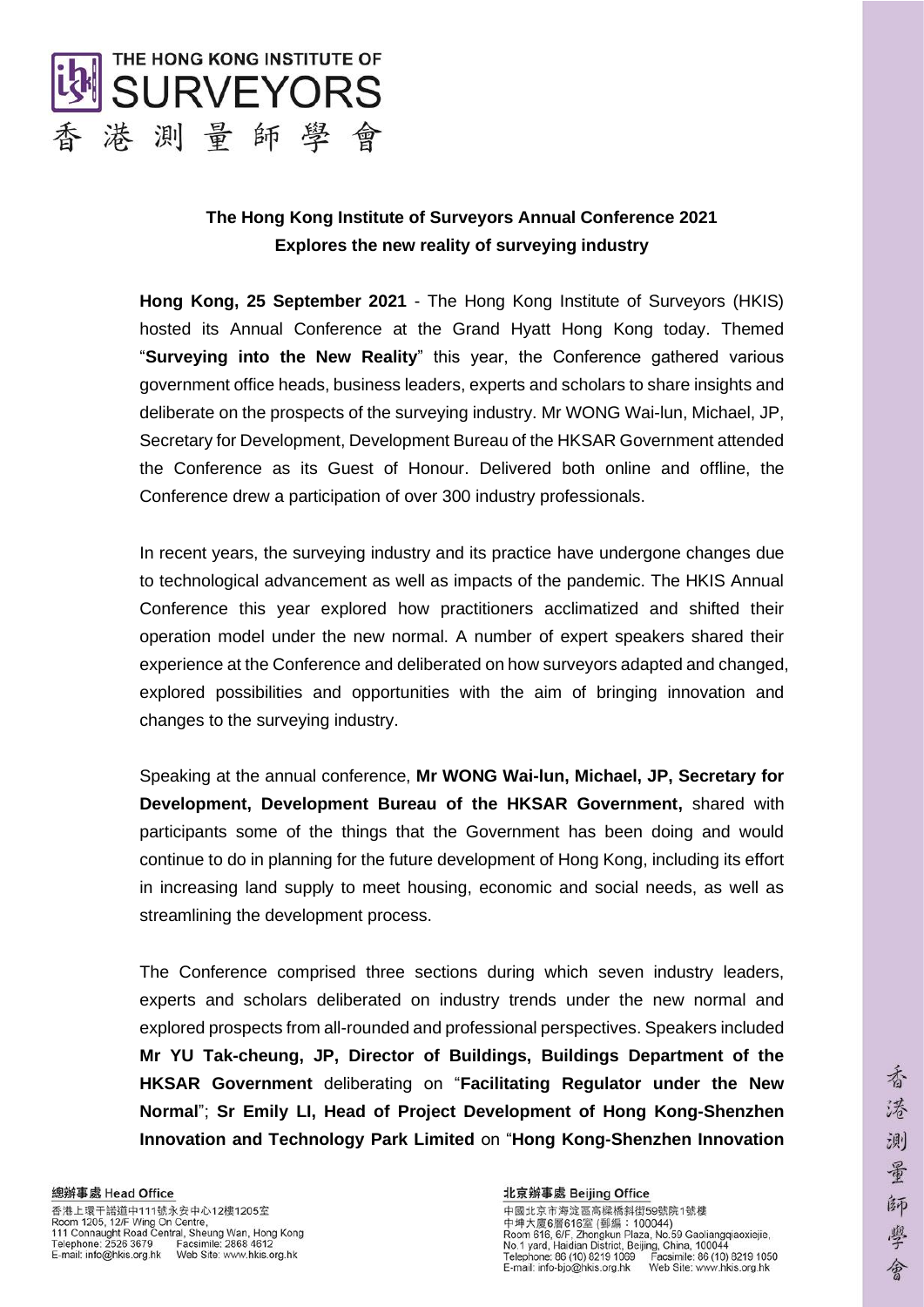

**and Technology Park in Lok Ma Chau Loop: Pioneering into a New Dimension**"; and **Mr Kevin KAM, Chief Digital Officer of QFPay Haojin Fintech Limited** on "**The New Era of Cashless Payments**" and more. Both online and offline participants engaged in active discussion.

**Sr Edwin TANG, President of the Hong Kong Institute of Surveyors** mentions, "As surveyors, we must keep up with the times, stay on top of new happenings around us, and develop new knowledge and abilities from it. At the same time, we need to adapt to changes arising from the new normal and seize any emerging opportunity so that we can build a better Hong Kong."

**Sr Paul WONG, Chairman of Annual Conference 2021 Organising Committee and Vice President of the HKIS**, notes in his closing speech, "This Conference discussed various issues pertaining to the present and future Hong Kong. We hope that participants will be inspired by the Conference contents, reflect on the prospects of Hong Kong's surveying industry, and give back to the society by raising Hong Kong's present standard of living."

- End -

# **List of speakers (in order of speech delivery)**

Mr WONG Wai-lun, Michael, JP, Secretary for Development, Development Bureau, HKSAR Government (Guest of Honour)

Mr YU Tak-cheung, JP, Director of Buildings, Buildings Department, HKSAR Government

Sr Emily LI, Head of Project Development, Hong Kong-Shenzhen Innovation and Technology Park Limited

Mr PANG Yiu Hung, JP, Director of Electrical & Mechanical Services,

Electrical & Mechanical Services, HKSAR Government

Mr Taurus CHEUNG, Co-founder, ShipAny

Mr Kevin KAM, Chief Digital Officer, QFPay Haojin Fintech Limited

Mr Andrew LAI, JP, Director of Lands, Lands Department, HKSAR Government

Prof SHI Wen-zhong, John, Professor, The Hong Kong Polytechnic University and Director, Smart Cities Research Institute

### 北京辦事處 Beijing Office

中國北京市海淀區高樑橋斜街59號院1號樓 中坤大廈6層616室 (郵編: 100044)<br>Room 616, 6/F, Zhongkun Plaza, No.59 Gaoliangqiaoxiejie, No.1 yard, Haidian District, Beijing, China, 100044<br>Telephone: 86 (10) 8219 1069 Facsimile: 86 (10) 8219 1050<br>E-mail: info-bjo@hkis.org.hk Web Site: www.hkis.org.hk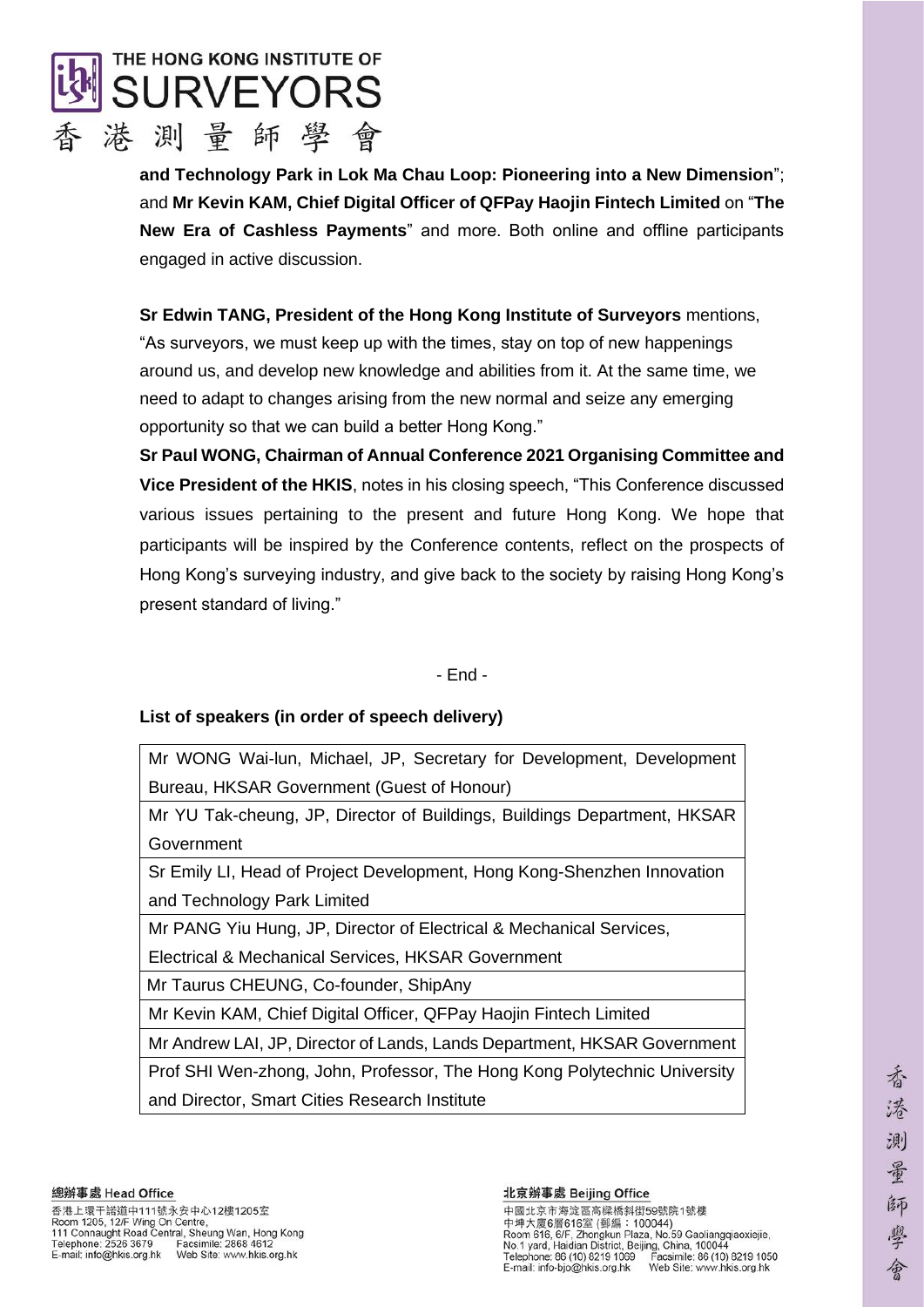

List of speakers and topics downloadable here: <https://www.hkis.org.hk/hkis/general/annual-conf/2021/hkis/hkis-ac2021proceed.pdf>

Conference Proceeding downloadable here:

<https://www.hkis.org.hk/hkis/general/annual-conf/2021/hkis/hkis-ac2021proceed.pdf>

High resolution event photos downloadable [HERE.](https://drive.google.com/drive/folders/1jbgxj44jXYJCRacqKgEPDitjdMiZL-3c?usp=sharing)

# **Photo captions**



001 Mr Wong Wai-lun, Michael, JP, Secretary for Development, Hong Kong SAR Government (4<sup>th</sup> from left); Sr Edwin Tang, President, The Hong Kong Institute of Surveyors (3<sup>rd</sup> from left); Sr Paul Wong, Chairman of Annual Conference 2021 Organising Committee, and HKIS Vice-President (2<sup>nd</sup> from left), and HKIS Office Bearers at the Hong Kong Institute of Surveyors Annual Conference 2021.

#### 北京辦事處 Beijing Office

中國北京市海淀區高樑橋斜街59號院1號樓 中国大廈6周616室 (郵編:100044)<br>Room 616, 6/F, Zhongkun Plaza, No.59 Gaoliangqiaoxiejie,<br>Room 616, 6/F, Zhongkun Plaza, No.59 Gaoliangqiaoxiejie,<br>No.1 yard, Haidian District, Beijing, China, 100044<br>Telephone: 86 (10) 8219 1069 Fac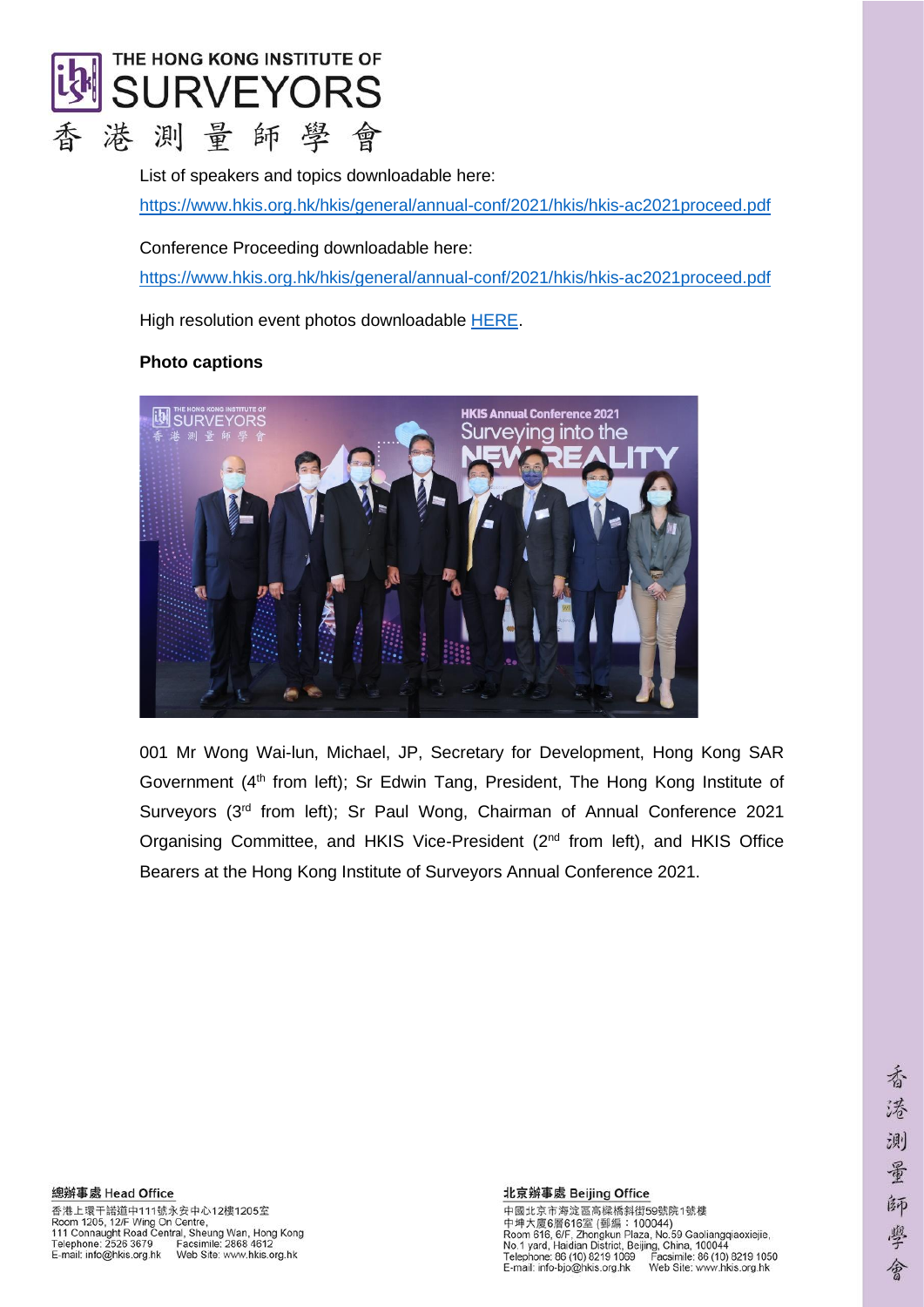



002 Mr Wong Wai-lun, Michael, JP, Secretary for Development, Hong Kong SAR Government attends the Conference as the Guest of Honour.



003 Sr Edwin Tang, President of The Hong Kong Institute of Surveyors delivers the opening speech.

中國北京市海淀區高樑橋斜街59號院1號樓 中興大廈6層616室 (郵編 : 100044)<br>Room 616, 6/F, Zhongkun Plaza, No.59 Gaoliangqiaoxiejie,<br>Room 616, 6/F, Zhongkun Plaza, No.59 Gaoliangqiaoxiejie,<br>No.1 yard, Haidian District, Beijing, China, 100044<br>Telephone: 86 (10) 8219 1069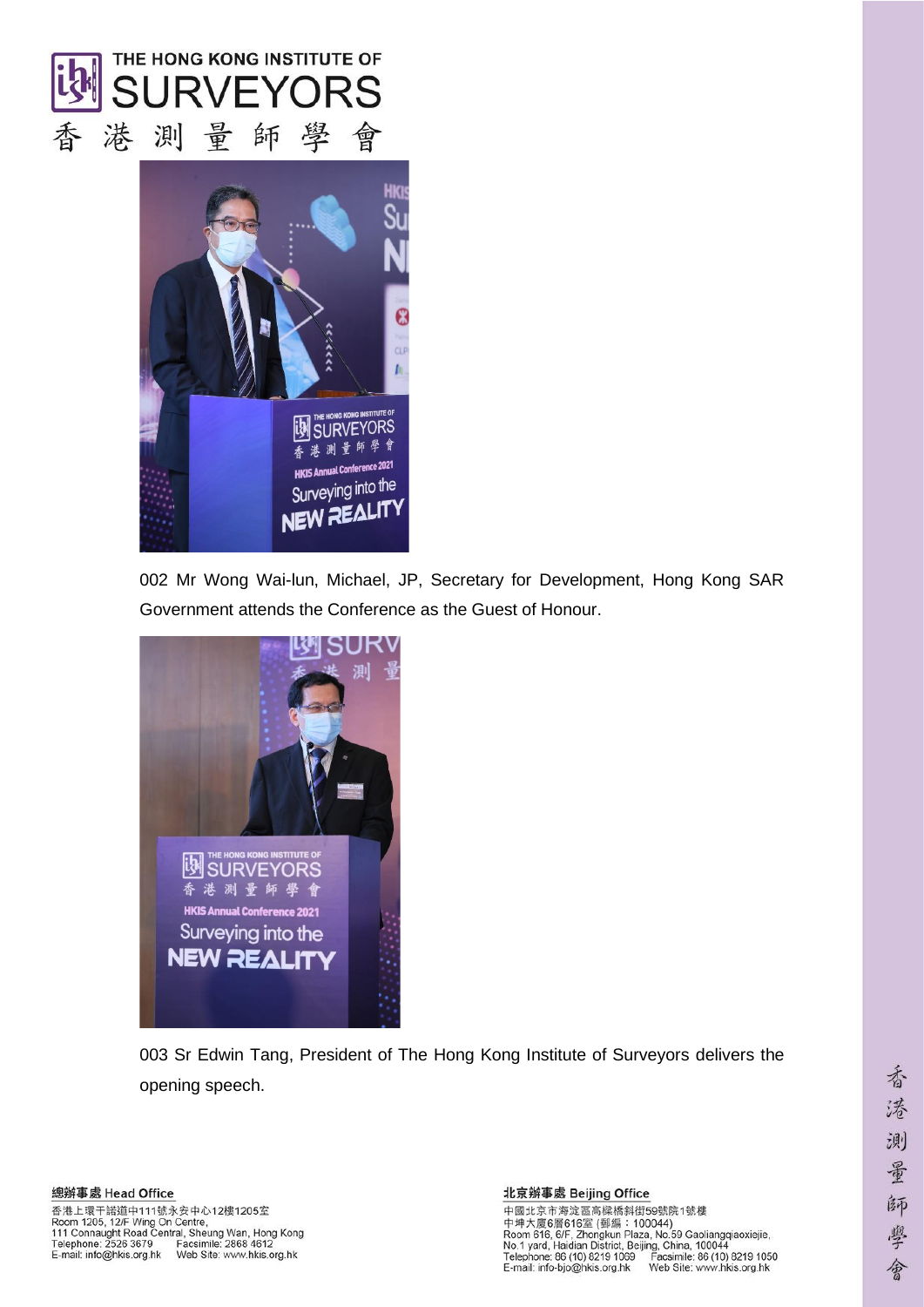



004 Sr Edwin Tang presents memento to Mr Wong Wai-lun, Michael, JP.



005 With simultaneous delivery both online and offline this year, the Conference receives enthusiastic participation.

總辦事處 Head Office 香港上環干諾道中111號永安中心12樓1205室<br>Room 1205, 12/F Wing On Centre,<br>111 Connaught Road Central, Sheung Wan, Hong Kong<br>Telephone: 2526 3679 Facsimile: 2868 4612<br>E-mail: info@hkis.org.hk Web Site: www.hkis.org.hk

### 北京辦事處 Beijing Office

中國北京市海淀區高樑橋斜街59號院1號樓 中興大廈6層616室 (郵編 : 100044)<br>Room 616, 6/F, Zhongkun Plaza, No.59 Gaoliangqiaoxiejie,<br>Room 616, 6/F, Zhongkun Plaza, No.59 Gaoliangqiaoxiejie,<br>No.1 yard, Haidian District, Beijing, China, 100044<br>Telephone: 86 (10) 8219 1069